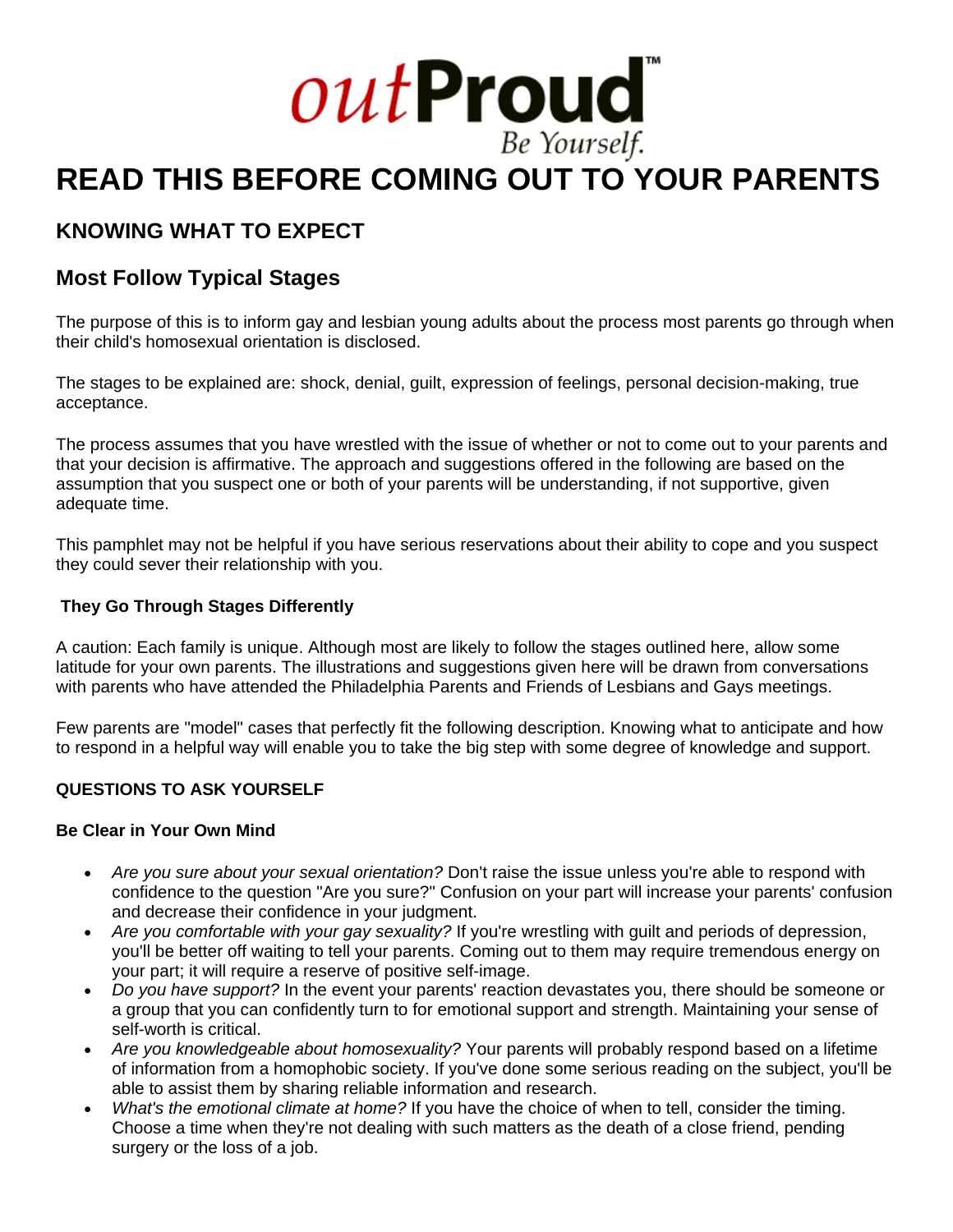- *Can you be patient?* Your parents will require time to deal with this information if they haven't considered it prior to your sharing. The process may last from six months to two years.
- *What's your motive for coming out now?* Hopefully, it is because you love them and are uncomfortable with the distance you feel. Never come out in anger or during an argument, using your sexuality as a weapon.
- *Do you have available resources?* Homosexuality is a subject most non-gay people know little about. Have available at least one of the following: a book addressed to parents, a contact for the local or national Parents and Friends of Lesbians and Gays, the name of a non-gay counselor who can deal fairly with the issue.
- *Are you financially dependent on your parents?* If you suspect they are capable of withdrawing college finances or forcing you out of the house, you may choose to wait until they do not have this weapon to hold over you.
- *What is your general relationship with your parents?* If you've gotten along well and have always known their love -- and shared your love for them in return -- chances are they'll be able to deal with the issue in a positive way.
- *What is their moral societal view?* If they tend to see social issues in clear terms of good/bad or holy/sinful, you may anticipate that they will have serious problems dealing with your sexuality. If, however, they've evidenced a degree of flexibility when dealing with other changing societal matters, you may be able to anticipate a willingness to work this through with you.
- *Is this your decision?* Not everyone should come out to their parents. Don't be pressured into it if you're not sure you'll be better off by doing so -- no matter what their response.

# **THEY'LL EXPERIENCE LOSS: Parents and Children Switch Roles**

When you come out to your parents, you may find your parent-child roles reversed for a while. They will need to learn from your experience. As your parents deal with your disclosure, you must assume the "parenting" role by allowing them time to express their feelings and make progress toward new insights.

This will not be easy. You'll want them to understand and grasp this important part of your life right away.

It will be easy for you to become impatient. You'll need to repeat many of the same things. Just because you've explained something once does not mean they heard it. Their understanding will evolve slowly -- painfully slowly -- at the beginning. Their emotional reactions will get in the way of their intellectual understandings.

Allow them time and space. Consider your own journey; you've been working on this issue for years! Although the issues your parents will work through are similar to those you've dealt with, the difference is that you're ahead of them in the process. Be patient.

## **Separation And Loss**

Many families take the news as a temporary loss -- almost as a death -- of the son or daughter they have known and loved. Elizabeth Kubler-Ross describes the stages related to the death of a loved one as denial, anger, bargaining, depression and acceptance. Just as in grief, the first reaction of parents of gays and lesbians centers around separation and loss.

I remember one morning when my son was fixing breakfast at the stove, as I sat at the kitchen table reading the newspaper. I looked at him and wanted to say, "I don't know who you are, but I wish you'd leave and send my son Ted back."

Parents experience loss when their child comes out, but it probably will be only temporary.

## **Not An Absolute Progression**

Although the stages described here apply to most people, they are not an absolute progression for everyone. Sometimes a stage occurs out of order; occasionally one is skipped. Some progress through the stages in three months, others take years.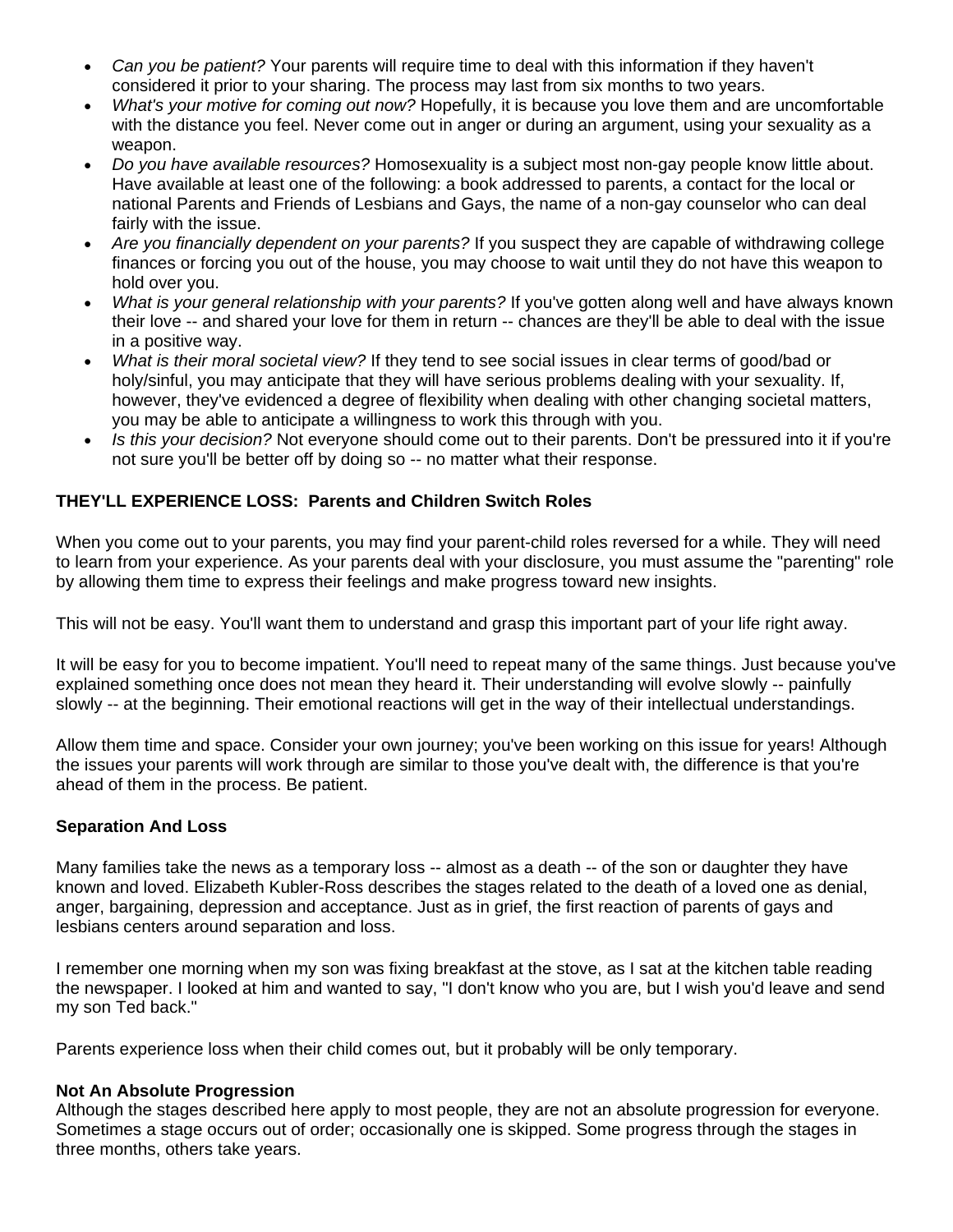A few -- often due to self-pity -- make no progress at all. In any case, the initial feeling is usually one of loss.

Most parents think they know and understand their children from the day of their birth. Even though they cling to old stories -- and sometimes evidence confusion in telling some of them -- most remain confident that they know what's going on inside a child.

They lose the perception they once had of their child and don't yet know if they will like the real person who is replacing that idea. Those who experience the biggest shock when their child comes out probably are those who suffer the greatest feeling of loss and rejection.

It's not that they separate from the child as much as it is that they feel their child has willfully separated from them.

#### **A Traumatic Discovery**

They sense the separation -- which you've probably been aware of for years -- for the first time. It's a traumatic discovery. With understanding and patience from all parties, that relationship can be restored. In fact, in most cases it improves because it's based on mutual honesty.

#### **STAGE 1: SHOCK: If They Have No Idea About You**

An initial state of shock can be anticipated if you suspect that your parents have no idea what you're about to share. It may last anywhere from ten minutes to a week; usually it wears off in a few days. Shock is a natural reaction that we all experience (and need for a while) to avoid acute distress and unpleasantness.

Explain that you haven't been able to be completely honest with them and you don't like the distance that has occurred over the years. Affirm your love for them. Say it more than once. Although they may not initially respond positively to your profession of love, it will penetrate in the hours when they are alone and thinking about it.

Remind them that you are the same person today that you were yesterday: "You loved me yesterday, before I told; I haven't changed since then. I'm the same person today that I was yesterday."

#### **Some Parents Already Know**

Occasionally, a parent will experience no shock at all: "I always knew you were different; I considered this as a possibility. It's O.K. I love you. You'll have to help me understand and accept the reality."

Sometimes they say, "We'd known for a long time because of a letter you left on the table last summer; we've been waiting for you to tell us." In these instances your task will be considerably easier, as they've already worked through some of the stages on their own.

#### **STAGE 2: DENIAL**

#### **A Shield from Threat**

Denial helps to shield a person from a threatening or painful message. It is different from shock because it indicates the person has heard the message and is attempting to build a defense mechanism to ward it off.

Denial responses take many forms: hostility ("No son of mine is going to be queer."), non-registering ("That's nice, dear, what do you want for dinner?"), non-caring ("If you choose that lifestyle, I don't want to hear about it."), or rejection ("It's just a phase; you'll get over it.").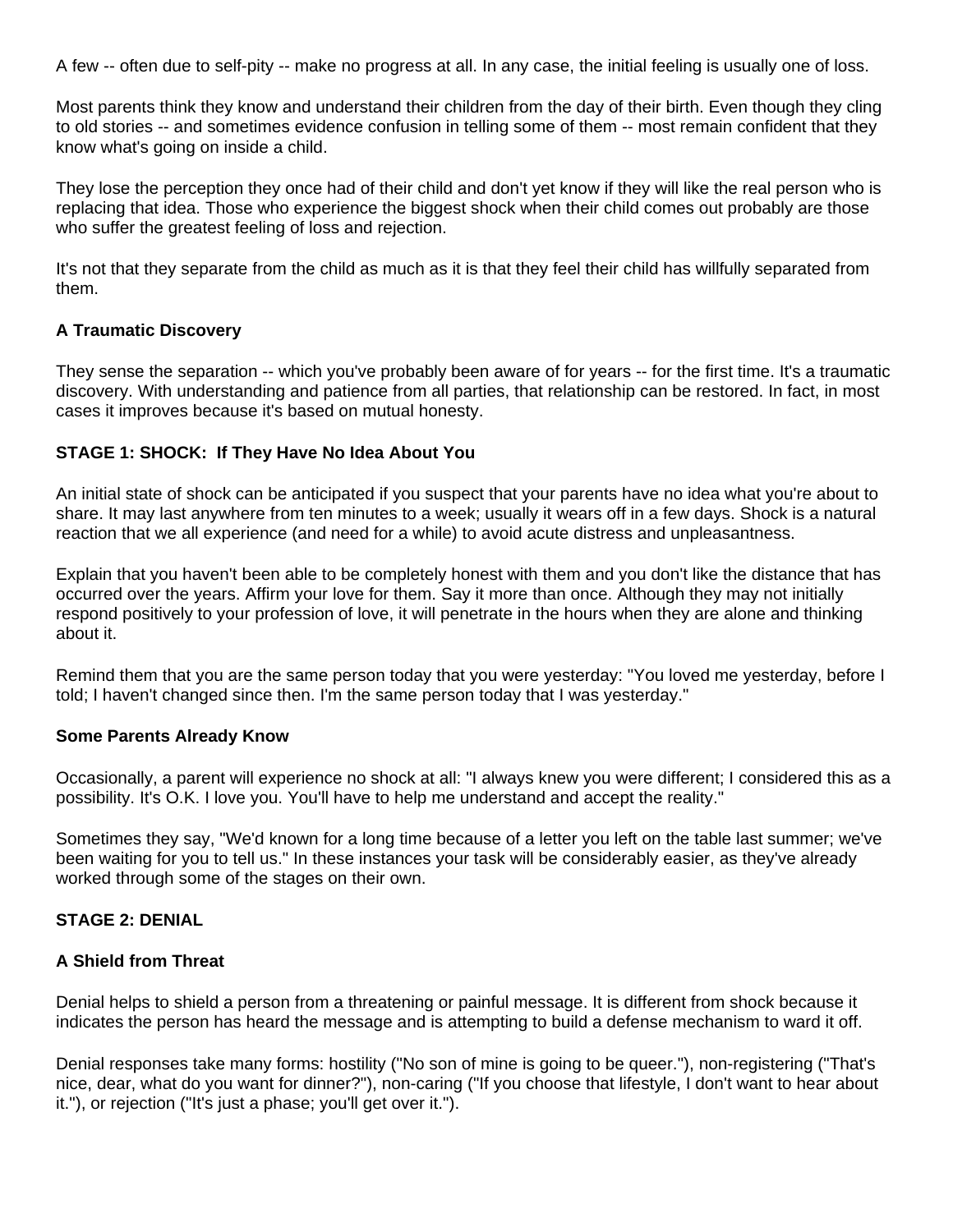Their perception of your homosexual orientation will be distorted by the messages they've received and accepted from our homophobic society. The manner in which the denial is expressed can range from a serene trance to hysterical crying or shouting. Many parents take a middle-of-the-road approach; they cry frequently.

# **We Thought He Was Confused**

My wife and I were sure that our son had been caught up in some form of gay liberation activity that appealed to him because it seemed dangerous and exciting. We thought the media coverage about homosexuality probably attracted him and that he lacked maturity to know what he really wanted.

We insisted that he go once to a psychiatrist to deal with the anger that had been building for over a year. We agreed to visit the doctor, too, in a separate session. After two or three visits by Ted, the psychiatrist shredded our defense mechanism of denial: "I've counseled many gay young adults and I'm convinced that this is no passing fancy; to the best of my knowledge, your son is gay."

# **If They Want Counseling For You**

You might be ready to suggest the name of a counselor or two if your parents think that counseling will help to clarify their confusion. It would be advisable to suggest a non-gay person, because your parents will want an "unbiased" view.

If they press for you to see a counselor, suggest that they match you session-for-session. They may resist on the grounds that they don't need help; underneath, however, they'll probably welcome someone to talk to.

Your parents may need some help in separating what's "normal" from the "norm." It's probable that they'll think homosexuality is not normal. You can help them by explaining that although homosexuality is not the norm, it is what is natural to you. Point out that all of creation has exceptions to the norm; while most people are righthanded, some are left-handed; although most people have two eyes of the same color, some have a different color in each eye.

They need to begin to understand that although your sexual orientation is not in the norm, it is a natural and honest response for you.

# **Breaking Through Denial**

If their denial takes the form of "I don't want to talk about it," you should take a gentle and cautious initiative if they haven't changed in about a week. Gently raise the subject when they appear relaxed: "Dad, I've been wanting to talk to you about this for years; please don't push me out of your life. I can no longer bear the burden of lying to you. I love you and want you to continue to love me in return." Personalize your message as a way of penetrating their defense.

There's no need to tell them more than what they ask. Volunteering information about experiences will make them build stronger defenses. Answer only what they ask for; they'll get to other questions at another time. Because they'll experience awkwardness in framing their questions, you may need to clarify the question before providing a response.

## **One Parent May Be Slower**

Be ready to deal with your parents individually, if necessary. Most couples react to this disclosure as they have to other shocks; one takes the lead and moves toward resolution ahead of the other. Don't be upset with the slower of the two.

It is not infrequent that couples have dysfunction in their own relationship when this occurs. The one who seems to adapt more quickly may suggest that his/her spouse is actually enjoying the agonizing; the one who moves more slowly may think the other is far too accepting of the situation.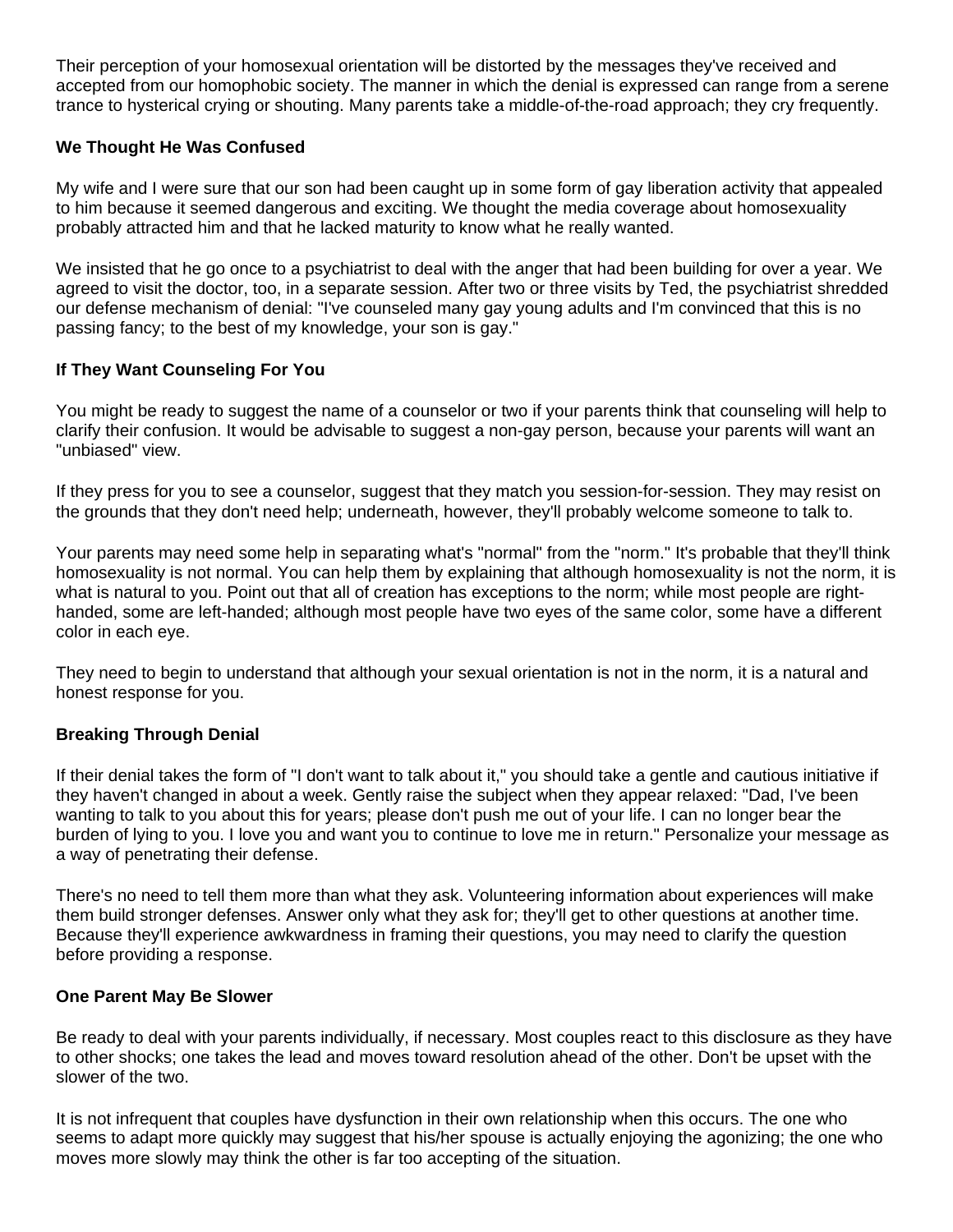Parents who move at different rates may experience tension, whether expressed or unspoken.

# **STAGE 3: GUILT**

#### **They'll Feel They've Done Wrong**

Most people who deal with homosexuality initially perceive it as a "problem" and ask: "What causes it?" They think if they can locate a cause, then a cure is not far behind.

For me, the question became introspective: "What did I do wrong?" Whether I viewed the cause as genetic or environmental, I was clearly to blame. I questioned the kind of male role model I had provided; I examined my masculinity.

For a while, no matter which angle I viewed the situation from, I believed I was the primary source of the problem. It was a feeling I was too ashamed and saddened to share with anyone else. Although both parents usually feel guilty, the parent who is the same gender as the child probably feels it more.

Then one day, my wife said: "I don't think it's reasonable for you to take the blame; you raised two sons, one gay and one straight. There must be other factors involved."

#### **Single Parents Feel Extra Blame**

It's not uncommon for single parents to heap extra blame on themselves because of an earlier loss, separation or divorce from their spouse: "I knew I failed you; I just couldn't be both mother and father at the same time."

When parents feel guilty, they are self-centered. They are not yet concerned with what you've been through; in this stage they're too wrapped up in themselves to attend to your concerns.

Because they are your parents, they may not be able to admit to you their sense of guilt. To acknowledge that feeling to you is like saying, "I've brought this horrible thing to you; I've made you different. Blame me." That's not a comfortable position for parents to assume.

#### **Tell Them It's Not Their Fault**

You can help them in a variety of ways. Assure them that you don't believe the cause is as simple as they see it. Tell them that there are many theories and that the origins of homosexuality are not known.

Provide them with a book to read that is addressed to parents (an excellent paperback is "Now That You Know; What Every Parent Should Know About Homosexuality," by Fairchild and Hayward; Harcourt, Brace, Jovanovich, 1979). A book may appeal to them at this point because it can be viewed as an authority. Have the book ready to give them; don't send them to a gay bookstore to find it for themselves.

They may be ready to talk to a trusted friend now; some may seek out a clergyperson. It will be difficult for you to attempt to steer them away from a person of their choosing who you think may not be helpful. If you know an agency that has assisted other families in a helpful way, have the agency name ready.

A gay-oriented agency may be able to help them, but they'll resist going to the "enemy camp" for help. Provide the phone number of the local Parents and Friends of Lesbians and Gays or give them the name of some other parents who've agreed in advance to talk to them. Don't expect them to respond immediately to these suggestions; their shame and guilt may hold them back. Providing this information is like planting a seed that may take time to bear fruit.

# **STAGE 4: FEELINGS EXPRESSED**

**They Acknowledge Their Emotions**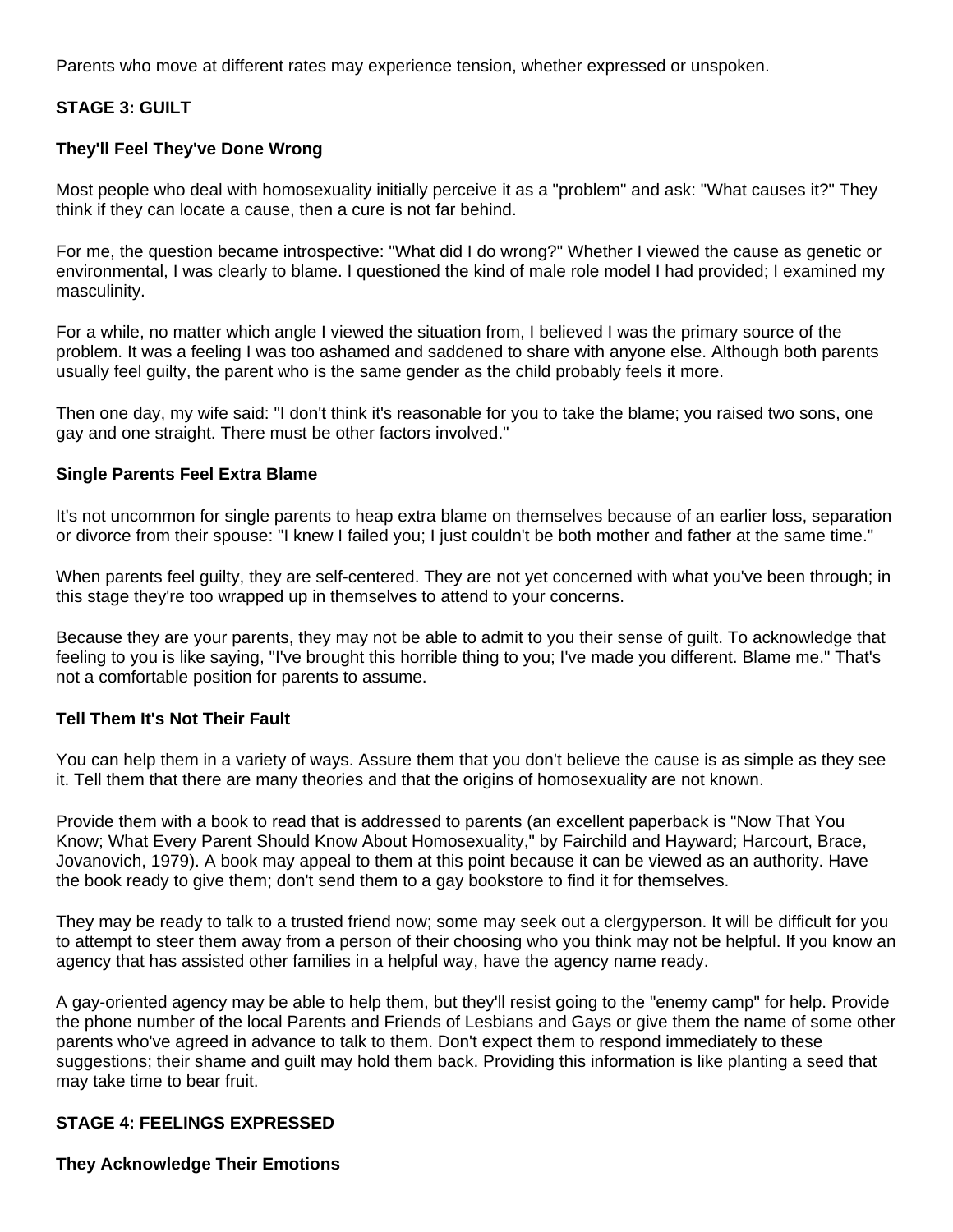When it's clear that guilt and self-incrimination are unproductive, parents are ready to ask questions, listen to answers and acknowledge their feelings. This is the point at which some of the most productive dialogue between you and your parents will take place.

Now will pour forth the full range of feelings: "I'm disappointed that I won't have any grandchildren." "Please don't tell anyone in the family; I'm not ready to face this issue with anyone else." "I feel so alone and hurt; I believe I was better off not knowing" "How can you hurt us this way?" "I wish I were dead."

Since living in a homophobic society has forced you to experience many of the same feelings (isolation, fear of rejection, hurt, confusion, fear of the future, etc.), you can share with them the similarities in the feelings you have experienced.

However, allow them ample time to express themselves; don't let your needs overpower theirs. If they haven't read a book or talked to other parents, suggest again that they pursue one of those avenues. Offer to read and discuss a chapter in the book with them or to go to a parents' meeting with them.

## **Anger And Hurt**

Our son Ted had cautiously suggested earlier that we meet his lover Dan. Initially, we had no interest in that suggestion because when we stopped blaming ourselves for what had happened, we began blaming Dan. I was angry that this catastrophe had befallen our home; was sure it was going to ruin our lives. I had always felt we were good parents, hardly deserving of this. My anger toward Ted was seldom expressed to him, but it was there for me to deal with.

Anger and hurt are probably the most frequently expressed feelings. They are often surface feelings that seem spiteful and cruel. In order for your parents to make progress it is better that they say them than bury them and attempt to deny their existence. They will be hard for you to handle. You may be tempted to withdraw, regretting that you ever opened this issue.

Hang in there, however; there's no turning back now. When they begin to express these feelings they're on the road to recovery.

## **STAGE 5: MAKING DECISIONS**

## **The Fork in the Road**

As the emotional trauma subsides, your parents will increasingly deal more rationally with the issue. It's common at this point for them to retreat for a while and consider the options that lie ahead.

It's like reaching a fork in the road that has a number of paths from which to choose. The choice each person makes is a reflection of the attitude he or she is ready to adopt in dealing with the situation.

Both parents may not necessarily choose to take the same path. A number of factors will influence which path is chosen. Reading about homosexuality and talking to other parents will probably encourage them to take a more supportive position. Their religious orientation will play an important part. The general liberal or conservative position they usually hold will also have some bearing.

The importance of the restoration of their relationship with you is a major factor. A variety of factors will affect them as they formulate a compatible posture for dealing with this. Three kinds of decisions will be described:

## **Supportive**

Most parents continue to love their child in a way that allows them to say "I love you," to accept the reality of the child's sexual orientation and to be supportive. In fact, now that the relationship between parents and child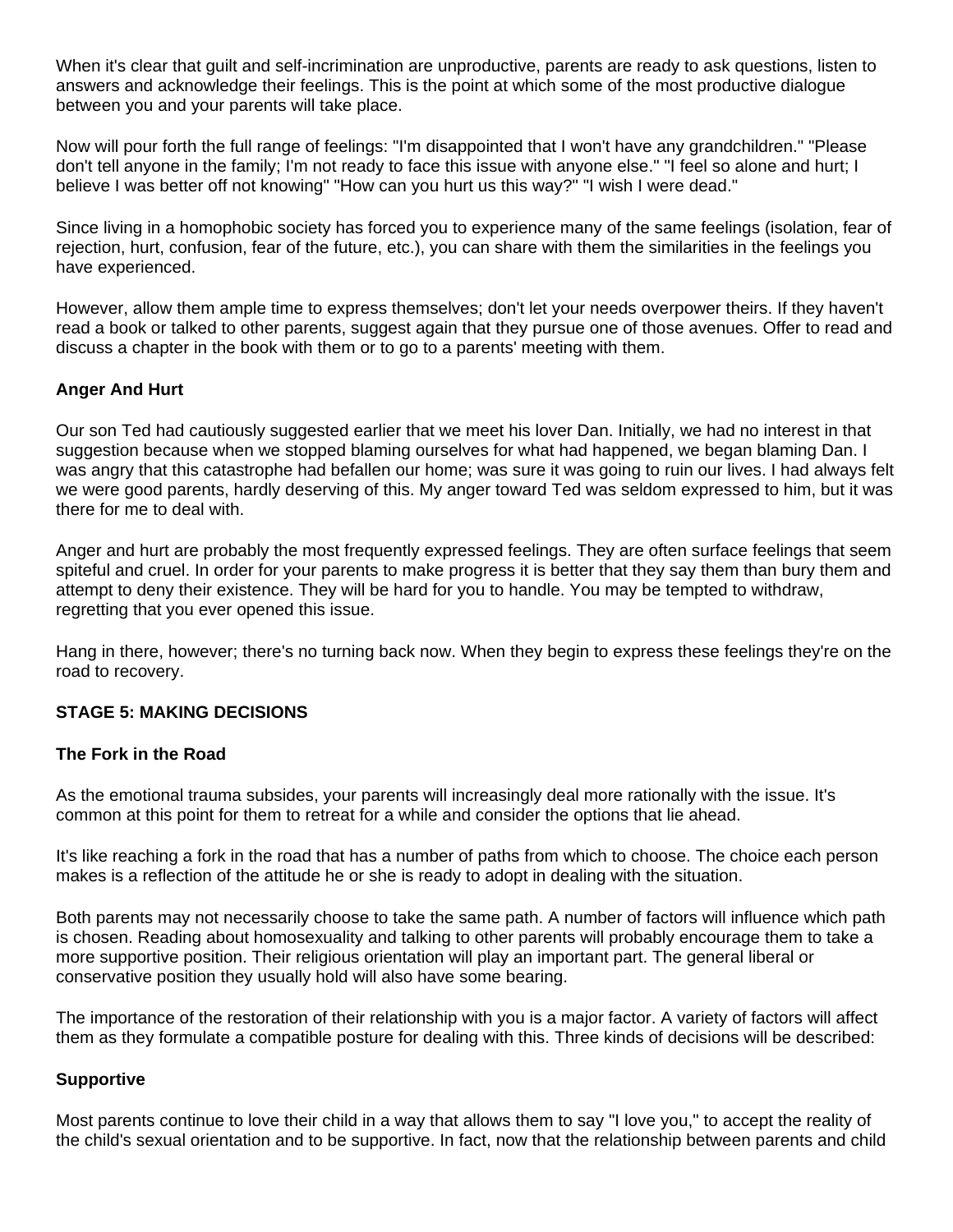is on a level of mutual honesty and trust, most parents say their relationship is better than it ever was. All parties begin to feel better about what has happened.

Although they may have had some glimpses prior to this time, supportive parents are increasingly aware of your needs. They become concerned about the problems that you have to face. Although we'd had some glimpses prior to this time, my wife and I became more aware of our son's needs and what he'd been through. In fact, we were amazed that he had handled all the tensions and problems as well as he did for all those years.

Our awareness and love for him soon involved us in offering to begin solving some problems in an effort to reduce some of those tensions: a single room at college would enable him to live his life without having to offer excuses or explanations to a roommate. Dan was invited home more often and gradually became an important member of our family. When Ted told his brother, we were able to talk to Louis and support Ted.

# **This Far And No Farther**

Sometimes parents respond by making it clear it's an issue that no longer requires discussion. Although they can discuss the matter, they are quite fragile in dealing with it. They have progressed this far and wish to go no further.

This does not necessarily reflect a negative attitude toward you. They know their limits and don't want to be pushed beyond them. Although you need to respect that stance, you can still make efforts to reach out to them.

Let them know that you love them -- in word and deed. Cautiously let them know some things that you do related to your sexuality; i.e., gay groups you're involved in (community center, religion, athletics). Make it a point not to let them drift away from you.

Introduce them to some of your friends; meeting other homosexual persons (in small numbers) will help to break down the stereotypes they may hold.

#### **Constant Warfare**

In some instances your sexual orientation can be the staging area for constant warfare. Everything you do and say is viewed as a symptom of your "problem." The hours you keep, your language, choice of friends, vocational selection, school grades, etc. (However, in reality, it may reflect a parent's feeling of personal inadequacy.)

As long as this condition exists, both parent and child are in a no-win position. Generally speaking, if one parent assumes this extreme a position, the other parent may have difficulty choosing a role that is far from it. When relating to their children, parents are often outwardly supportive of each other -- even if behind closed doors they don't completely agree between themselves.

I'm convinced that most parents who attend a parents' meeting or who enter into personal conversation with a supportive parent greatly increase the chance that they'll not remain negative. If they won't attend a meeting, maybe they'll meet with some parents at a quiet restaurant. If all attempts fail, don't let the situation get you down. Find a parent substitute or friend to whom you can turn for support.

#### **Relapses**

A word about relapses is important. Problem-solving and changing personal attitudes often can be diagrammed as two steps forward and one backward.

It's not at all uncommon for parents to slip back a step or two to rehash something you thought was behind you. Allow them time to rework it. It will be disappointing to you when this happens, but it's the way change usually comes about.